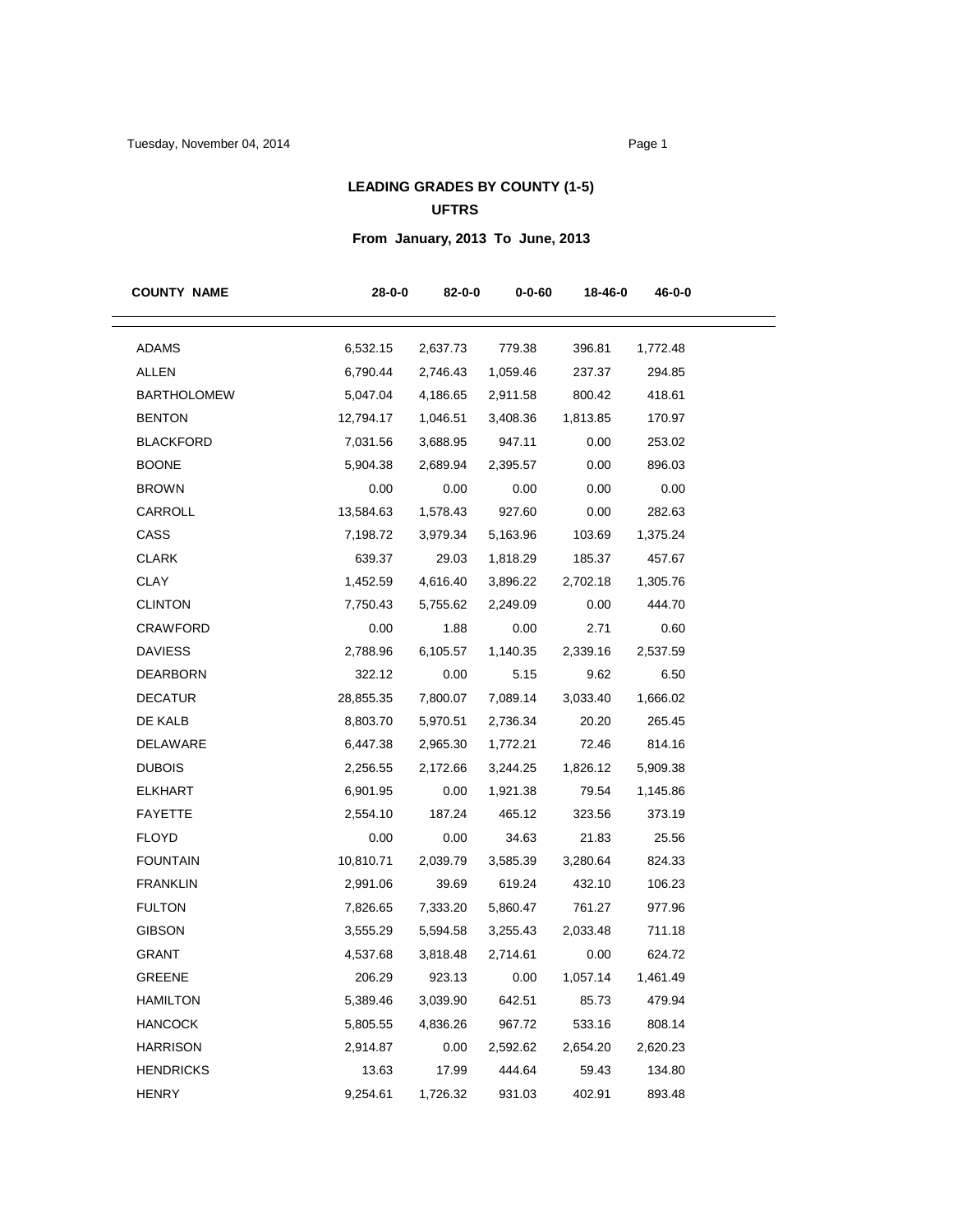## **LEADING GRADES BY COUNTY (1-5) UFTRS**

# **From January, 2013 To June, 2013**

| <b>COUNTY NAME</b> | $28 - 0 - 0$ | 82-0-0    | $0 - 0 - 60$ | 18-46-0  | 46-0-0   |
|--------------------|--------------|-----------|--------------|----------|----------|
| <b>HOWARD</b>      | 2,781.49     | 1,734.91  | 1,719.53     | 0.00     | 531.37   |
| <b>HUNTINGTON</b>  | 5,768.00     | 3,915.84  | 1,929.93     | 0.00     | 281.92   |
| <b>JACKSON</b>     | 11,246.88    | 2,396.67  | 9,619.91     | 4,419.61 | 6,055.25 |
| <b>JASPER</b>      | 8,503.11     | 4,307.18  | 5,310.41     | 1,444.29 | 875.79   |
| JAY                | 5,368.89     | 3,067.36  | 437.50       | 159.39   | 163.38   |
| <b>JEFFERSON</b>   | 1,191.48     | 233.20    | 353.80       | 231.34   | 377.73   |
| <b>JENNINGS</b>    | 150.94       | 391.25    | 1,415.79     | 733.33   | 69.29    |
| <b>JOHNSON</b>     | 4,673.62     | 4,119.46  | 2,096.62     | 1,069.11 | 781.08   |
| <b>KNOX</b>        | 6,199.98     | 12,025.61 | 5,823.39     | 3,470.52 | 2,168.26 |
| <b>KOSCIUSKO</b>   | 13,322.43    | 2,309.03  | 3,310.65     | 59.60    | 979.85   |
| LAGRANGE           | 7,992.31     | 260.59    | 4,171.04     | 73.24    | 680.24   |
| LAKE               | 4,765.06     | 1,100.28  | 4,768.93     | 795.25   | 718.05   |
| LA PORTE           | 5,316.25     | 5,515.12  | 6,405.98     | 2,177.97 | 2,308.95 |
| LAWRENCE           | 351.64       | 0.00      | 518.01       | 2,270.44 | 2,476.36 |
| <b>MADISON</b>     | 4,342.10     | 4,435.46  | 2,756.89     | 177.88   | 393.10   |
| <b>MARION</b>      | 6.37         | 1.71      | 0.00         | 0.00     | 29.99    |
| <b>MARSHALL</b>    | 5,718.23     | 9,213.66  | 5,227.61     | 735.92   | 1,147.06 |
| <b>MARTIN</b>      | 356.51       | 939.94    | 0.00         | 683.69   | 1,358.63 |
| <b>MIAMI</b>       | 6,156.50     | 1,470.81  | 3,604.80     | 260.30   | 972.55   |
| <b>MONROE</b>      | 47.86        | 0.00      | 66.74        | 53.88    | 41.99    |
| <b>MONTGOMERY</b>  | 8,373.10     | 3,183.67  | 4,746.58     | 3,276.22 | 990.45   |
| <b>MORGAN</b>      | 433.56       | 656.59    | 1,004.52     | 297.16   | 100.40   |
| <b>NEWTON</b>      | 9,854.33     | 3,671.82  | 4,026.51     | 1,007.70 | 103.92   |
| <b>NOBLE</b>       | 7,826.05     | 630.19    | 1,550.51     | 207.41   | 192.69   |
| OHIO               | 129.18       | 0.00      | 21.51        | 17.98    | 0.00     |
| ORANGE             | 881.30       | 0.00      | 387.21       | 363.45   | 285.07   |
| <b>OWEN</b>        | 78.37        | 497.91    | 316.34       | 270.68   | 135.78   |
| <b>PARKE</b>       | 1,852.27     | 1,776.74  | 2,328.83     | 1,519.59 | 505.62   |
| <b>PERRY</b>       | 0.00         | 0.00      | 194.32       | 166.57   | 290.23   |
| <b>PIKE</b>        | 927.22       | 223.64    | 1,227.15     | 581.30   | 354.11   |
| <b>PORTER</b>      | 22,845.99    | 18,007.31 | 12,444.68    | 4,306.98 | 3,764.75 |
| POSEY              | 4,976.76     | 5,477.29  | 4,032.61     | 2,663.78 | 3,445.95 |
| <b>PULASKI</b>     | 8,846.52     | 7,204.99  | 4,609.12     | 557.07   | 405.28   |